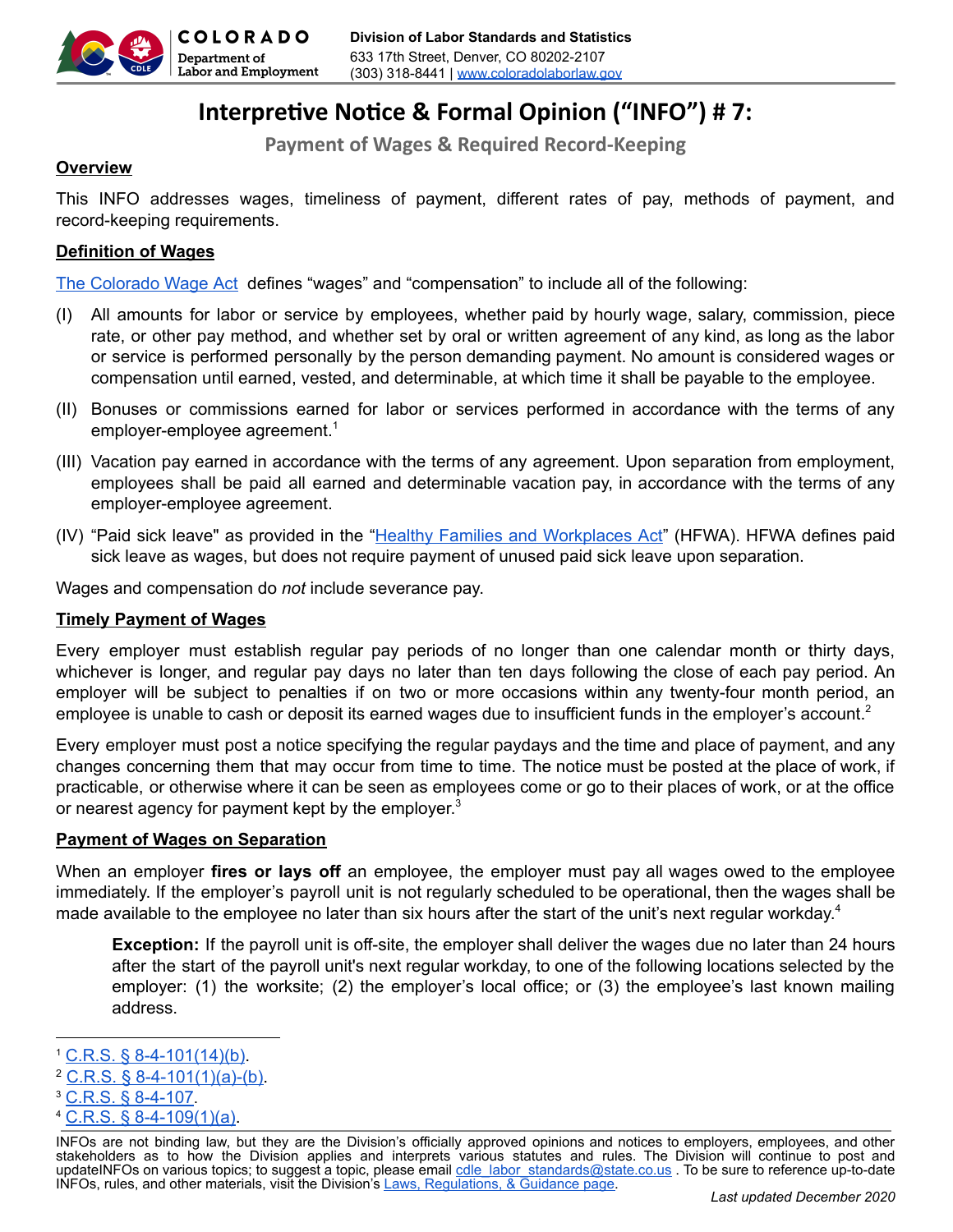If an employer chooses options (1) or (2), but the employee has not received their wages within 60 days after they were due, the employer must mail the wages to the employee's last known mailing address. $^{\rm 5}$ 

An employer may take up to 10 days to audit to ensure that all property was properly returned **if** the terminated employee had been entrusted with collection, disbursement, or handling of money or property.<sup>6</sup>

**Example:** An employer that fires an employee but does not pay them until three days later, after an audit to ensure that a computer entrusted to the employee was returned, is still considered to have paid timely.<sup>7</sup>

When an employee **quits or resigns**, the employer must pay all wages owed to the employee by the next regular payday to one of the three locations listed in the exception above. $^8$ 

If an employee files a complaint against the employer or sends a written demand for payment of wages, the employer must pay all wages owed within fourteen days of receipt of the complaint or written demand or it may incur penalties on the unpaid wages. *See* INFO #2: Wage Claim Investigation Process.

#### **Different Rates of Pay**

An employer may pay different rates for different work, if the employer and the employee agree to each rate **before the work is performed.** An employer may not unilaterally change an employee's pay rate retroactively (after the work has been performed for an agreed rate) for unsatisfactory work.<sup>10</sup>

#### **Permissible and Impermissible Methods of Payment**

An employer may choose to pay employees wages through check, cash, direct deposit, money order, or pay cards—but must ensure that employees have free access to the entire amount of net pay. An employer may **not** pay wages in the form of scrip, coupons, cards, or other things redeemable for merchandise, unless such methods of payment are redeemable for cash when payment is due.

#### **Pay Statement and Record-Keeping Requirements**

An employer must maintain records of the following:

- 1) name, address, occupation, and date of hire of the employee;
- 2) date of birth, if the employee is under 18 years of age;
- 3) daily record of all hours worked;
- 4) record of credits claimed and of tips;
- 5) regular rates of pay, gross wages earned, withholdings (including deductions by the employer), and net amounts paid each pay period;
- 6) the inclusive dates of the pay period; and
- 7) the name and address of the employer.<sup>11</sup>

Each pay period an employer must provide its employees with an itemized earning statement that contains:

- 1) the employee's and the employer's names;
- 2) total hours worked in the pay period;
- 3) record of any credits claimed and of tips; and

 $5$  C.R.S. § 8-4-109(1)(c).

 $°C$ , R.S. § 8-4-105(1)(e).

<sup>7</sup> *Marquez Environmental Services*, DLSS Case #2650-17 (Hearing Officer Decis. No. 18-049, Aug. 9, 2018).

<sup>8</sup> C.R.S. § 8-4-109(1)(b).

<sup>9</sup> *Mountain Top Venture, Inc.*, DLSS Case #5449-18 (Hearing Officer Decis. No. 19-070, Oct. 1, 2019).

<sup>10</sup> *Interim Healthcare*, DLSS Case # 2711-17 (Hearing Officer Decis. No. 18-059, Sept. 14, 2018).

<sup>11</sup> C.R.S. § 8-4-103(4); Colorado Overtime & Minimum Pay Standards Order ("COMPS Order"), 7 CCR 1103-1, Rule 7.1.